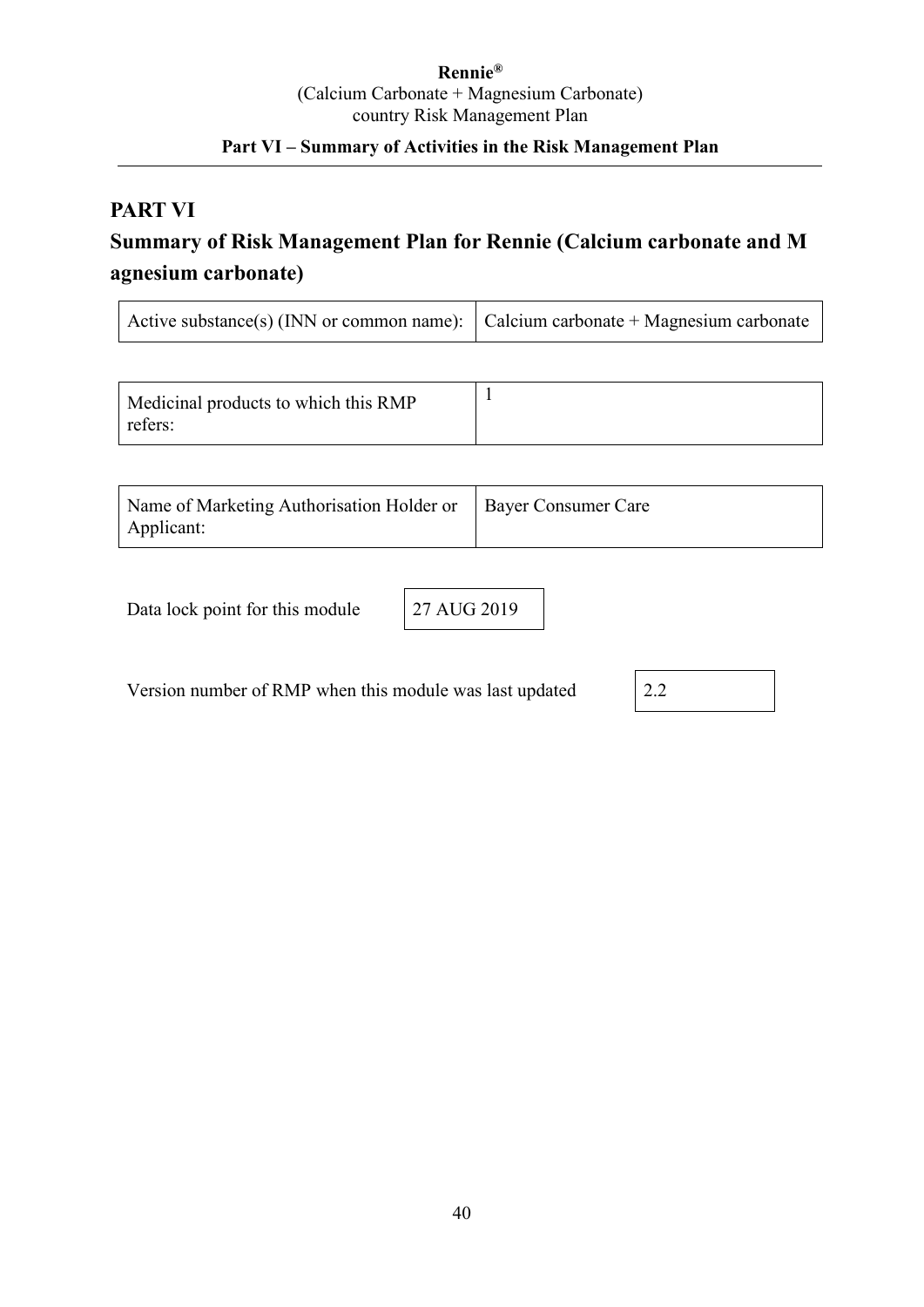## **Summary of Risk Management Plan for Rennie (Calcium carbonate and Magnesium carbonate)**

This is a summary of the risk management plan (RMP) for Rennie. None of the presented risks (all considered *identified* risks) have been recognized as an important risk, due to a lack of impact on the favorable risk-benefit profile of Rennie and as these risks do not warrant further evaluation as a part of the pharmacovigilance plan or additional risk minimization activities.

Rennie's summary of product characteristics (SmPC) and its package leaflet provides relevant and adequate information to both healthcare professionals and patients, on how Rennie should be used.

### **I. The Medicine and what it is used for**

Rennie is authorised for symptomatic relief of acid-related symptoms, e.g. heartburn, indigestion and dyspepsia. (see SmPC for the full indication). It contains calcium carbonate and magnesium carbonate as the active substance and it is administered orally, either chewed or sucked.

### **II. Risks Associated with the Medicine and Activities to Minimise or further Characterise the Risks**

Important risks of Rennie, together with measures to minimise such risks and the proposed studies for learning more about Rennie's risks, are outlined below.

Measures to minimise the risks identified for medicinal products can be:

- Specific information, such as warnings, precautions, and advice on correct use, in the package leaflet and SmPC addressed to patients and healthcare professionals;
- Important advice on the medicine's packaging;
- The authorised pack size the amount of medicine in a pack is chosen so to ensure that the medicine is used correctly;
- The medicine's legal status the way a medicine is supplied to the patient (e.g. with or without prescription) can help to minimise its risks.

Together, these measures constitute routine risk minimisation measures.

In addition to these measures, information about adverse reactions is collected continuously and regularly analysed so that immediate action can be taken as necessary. These measures constitute routine pharmacovigilance activities.

### **II.A List of Important Risks and Missing Information**

Important risks of Rennie are risks that need special risk management activities to further investigate or minimise the risk, so that the medicinal product can be safely taken. Important risks can be regarded as identified or potential. Identified risks are concerns for which there is